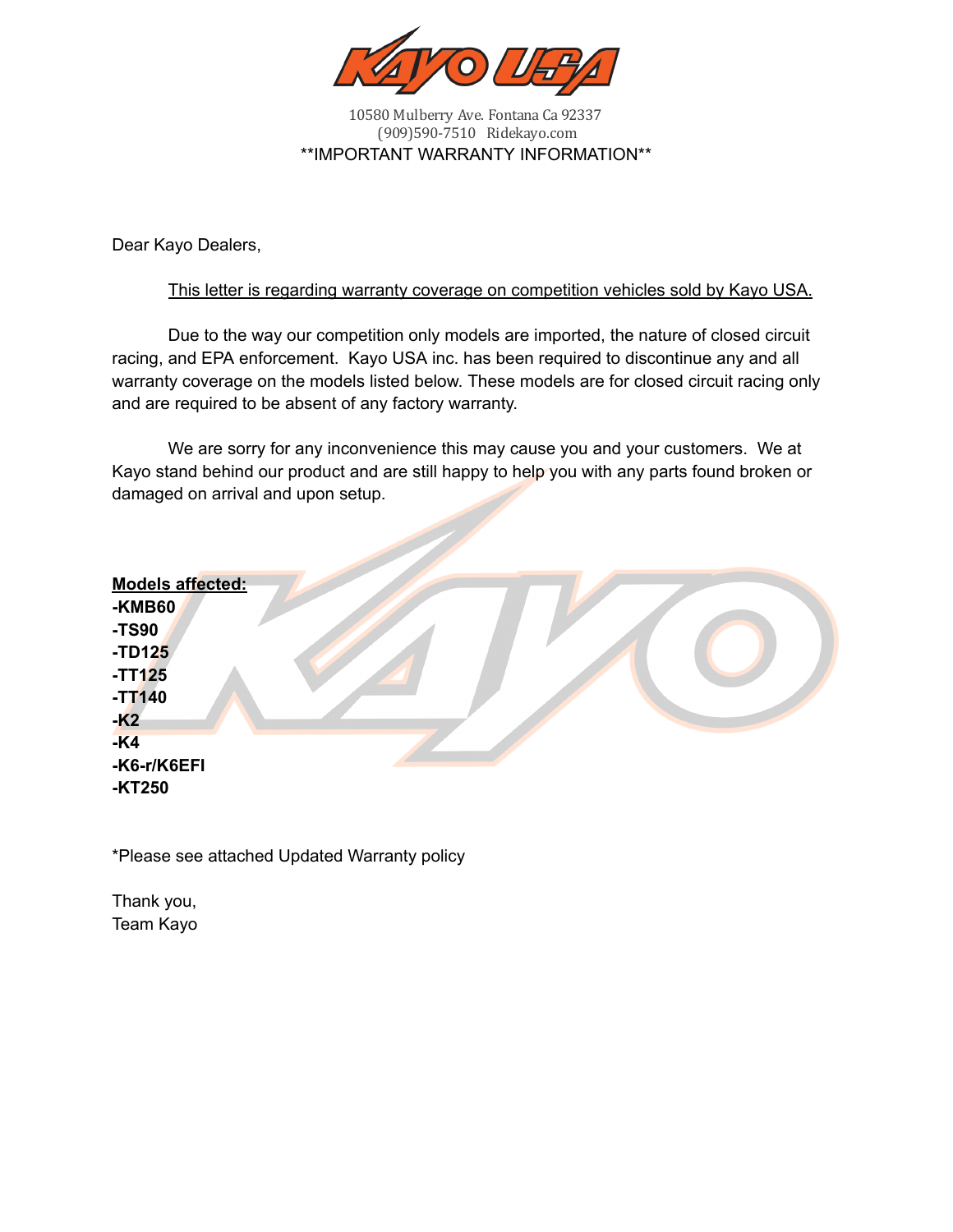

10580 Mulberry Ave. Fontana Ca 92337 (909)590-7510 Ridekayo.com \*\*IMPORTANT WARRANTY INFORMATION\*\*

## **Warranty Agreement:**

This factory limited warranty agreement is between Kayo USA Inc. Inc. (hereafter referred as Distributor) and its wholesale clients (hereafter referred to as Dealer). There are no agreements or warranties, expressed or implied, including the warranty of merchantability or fitness for a particular purpose, other than those stated in this agreement. Some states do not allow limitations on how long an implied warranty lasts, so the above limitations may not apply if they are deemed inconsistent with the states controlling laws. Dealer agrees to enter into this agreement by purchasing from Distributor.

### **Warranty Period & Coverage:**

This warranty starts on the date that the unit is sold to Dealer's customer. Dealer must register the unit sold within 24 hours for warranty. Warranty parts and labor will not be covered without registration. During the warranty period, Distributor will cover parts and labor as specified below. Parts are covered under this war- ranty to be free from manufacturer defects. Distributor may request for defective parts to be sent back for inspection. Distributor does not cover freight to send back defective parts or ship out replacement parts. All dealers are required to extend this factory limited warranty to their retail customers at a minimum. Dealers may offer a warranty that exceeds this one or extend at their own.

# **Limited Warranty Coverage:**

| 70cc - 200cc ATV Models                                     |                 |  |  |  |
|-------------------------------------------------------------|-----------------|--|--|--|
| <b>Components</b>                                           | <b>6 Months</b> |  |  |  |
| <b>Electrical, Fuel, Exhaust System</b>                     | Parts & Labor   |  |  |  |
| Chassis/A-Arm/Swing-Arm<br>/Suspension                      | Parts & Labor   |  |  |  |
| Engine/Transmission                                         | Parts & Labor   |  |  |  |
| 60cc-140cc Pitbike Models and 230cc - 250cc Dirtbike Models |                 |  |  |  |
| N/A                                                         |                 |  |  |  |

### **Warranty Limitations:**

Parts not covered under this warranty are listed below. If any of the below items are found to be defective upon assembly/PDI, or fail prematurely, dealer may submit a warranty request for review to Distributor's